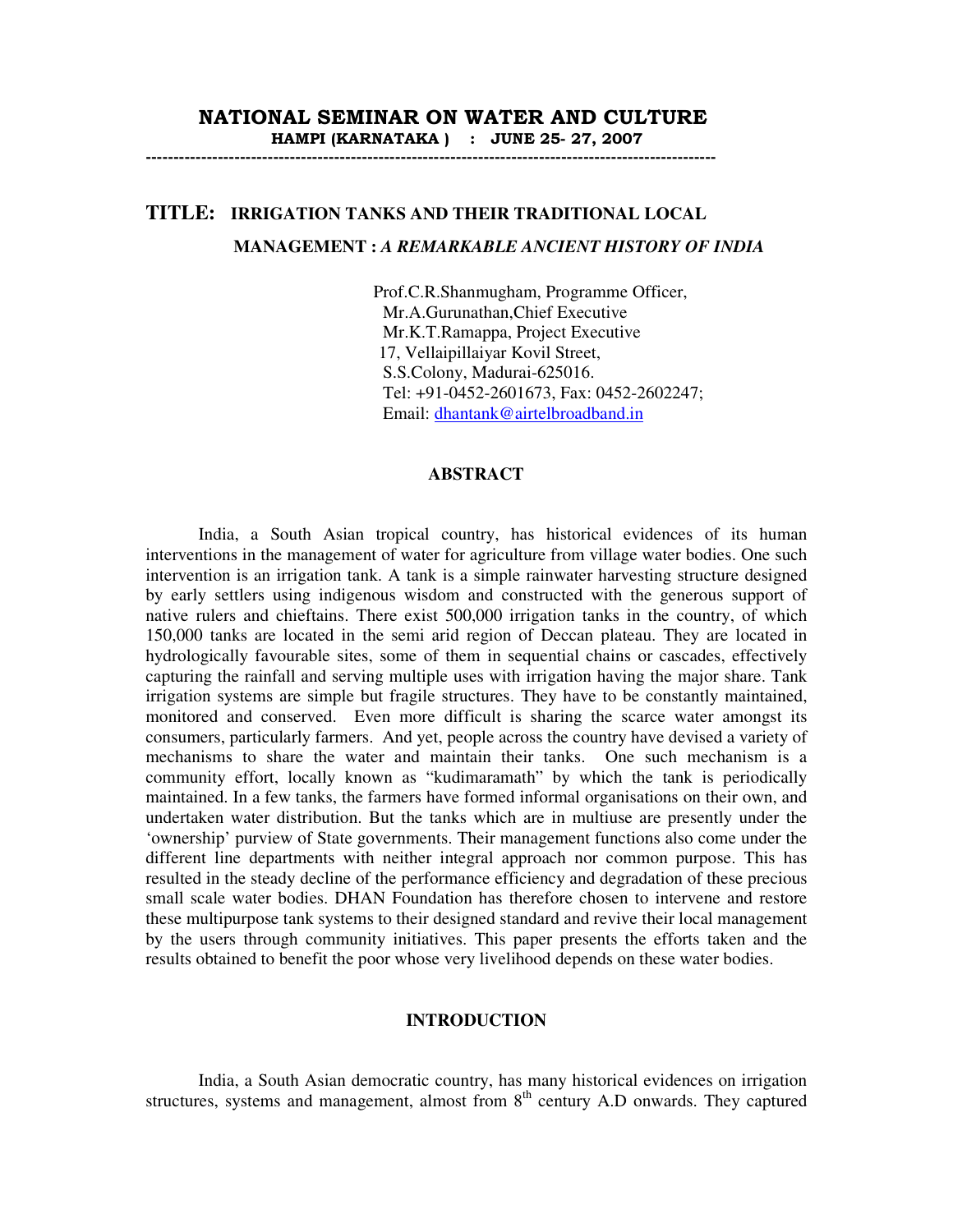India's long history of human interventions in the management of village water bodies for agriculture. One such intervention, is an irrigation tank. A tank is a simple earthen banked rainwater harvesting and storage structure, designed by the early settlers using their indigenous wisdom and constructed with the generous support of native rulers and chieftains over the past several centuries. Surprisingly these earthen structures have withstood the test of time and survived over many centuries. They are simple technological innovations developed by those people to accommodate their primary needs and adapted to the distinctive Indian climate – intense monsoons followed by protracted droughts. A few of the quotes narrated below explain the importance of these precious village water bodies, namely, minor irrigation tanks.



Sir Arthur Cotton, a well known British Engineer who worked in India at the time of Colonial imperialism exclaimed on seeing the constructed tanks:

"The natives have constructed tens of thousands of tanks in almost every kind of soil with earthen bund without the puddle bank, which English Engineers fancied necessary".

From one of the ancient verses from *Tamil Purananuru,* it could be inferred that the early settlers gave importance to form tanks in the lands wherever depressions were found, so that much of the rainwater could be harvested and stored. The topography of Deccan Plateau provided a good base for locating these innovative water bodies.



# **TANKS AND THEIR IMPORTANCE IN INDIAN IRRIGATION HISTORY**

Village tanks have been one of the most important water resources on which the rural communities depend for their livelihood. A tank is a village water resource formed by constructing an earthen bund (a man made embankment) across a shallow valley to impound the rainwater runoff from its catchment area. The stored water is utilized by gravity flow to the lands situated below, primarily for irrigation purpose. As small scale irrigation systems, the tanks are easily adaptable to the system of decentralized village administration that prevailed during the mediaeval period and thereafter. The precise shape and size of each tank seem to have been determined by the terrain along with the native wisdom of local villagers.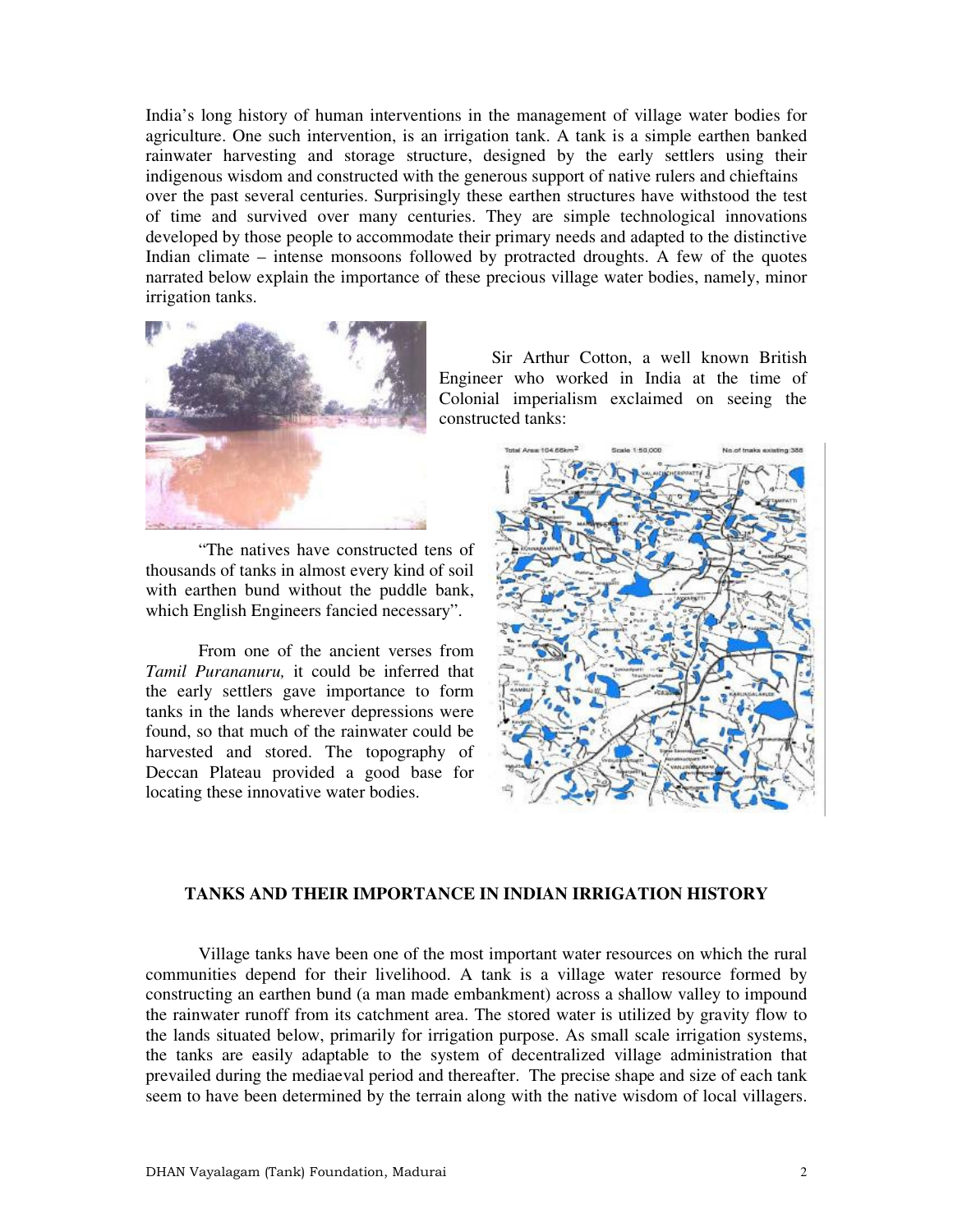There are quite a few eminent quotes available in the literature praising the contribution of tanks in the development areas. One such quote is presented below:

**John Ambler (1994)** aptly describes the usefulness of tank systems as follows:

"Tanks need to be thought of in terms of a wide complex of natural resources, physical facilities, land use patterns and managerial institutions. The tank is not simply an irrigation system that starts from the reservoir down. It is also a collection point for run-off from the catchment area, pond for pisciculture, source of silt for fertilization and construction material, a recharge structure for local groundwater, a location for cultivation on common lands, a source of drinking water for livestock, and finally, an irrigation system for crops. To help keep in mind this multiplicity of uses which spans the administrative ambit of several government departments, it is useful to think of tank complexes rather than tanks, which too often connote only the direct surface irrigation aspects of these systems."



Even in the  $21<sup>st</sup>$  century, the tanks, not only in Indian context, but also in South Asian context have very high relevance in practicing Integrated Water Resources Management (IWRM). As per minor irrigation census (1994), there exist 500,000 irrigation tanks in the Country; of which 150,000 tanks are located in the Deccan Plateau covered by South Indian States. These irrigation tanks are situated in sequential chains (cascades) with the slope mildly dipping towards the Southern coastal plains. As a result, the rainfall runoff flowing from a sub basin and / or watershed is effectively impounded and harnessed for multiple uses with irrigation being the major user.

#### **Tanks and their Functions :**

The tank system has four different functions in irrigated agriculture: soil and water conservation, flood control, drought mitigation and protection of environment of surrounding area. Likewise, development of tank irrigation has to undergo the four phases, namely, water acquisition or harvesting, storage, disposal of surplus water, distribution and management of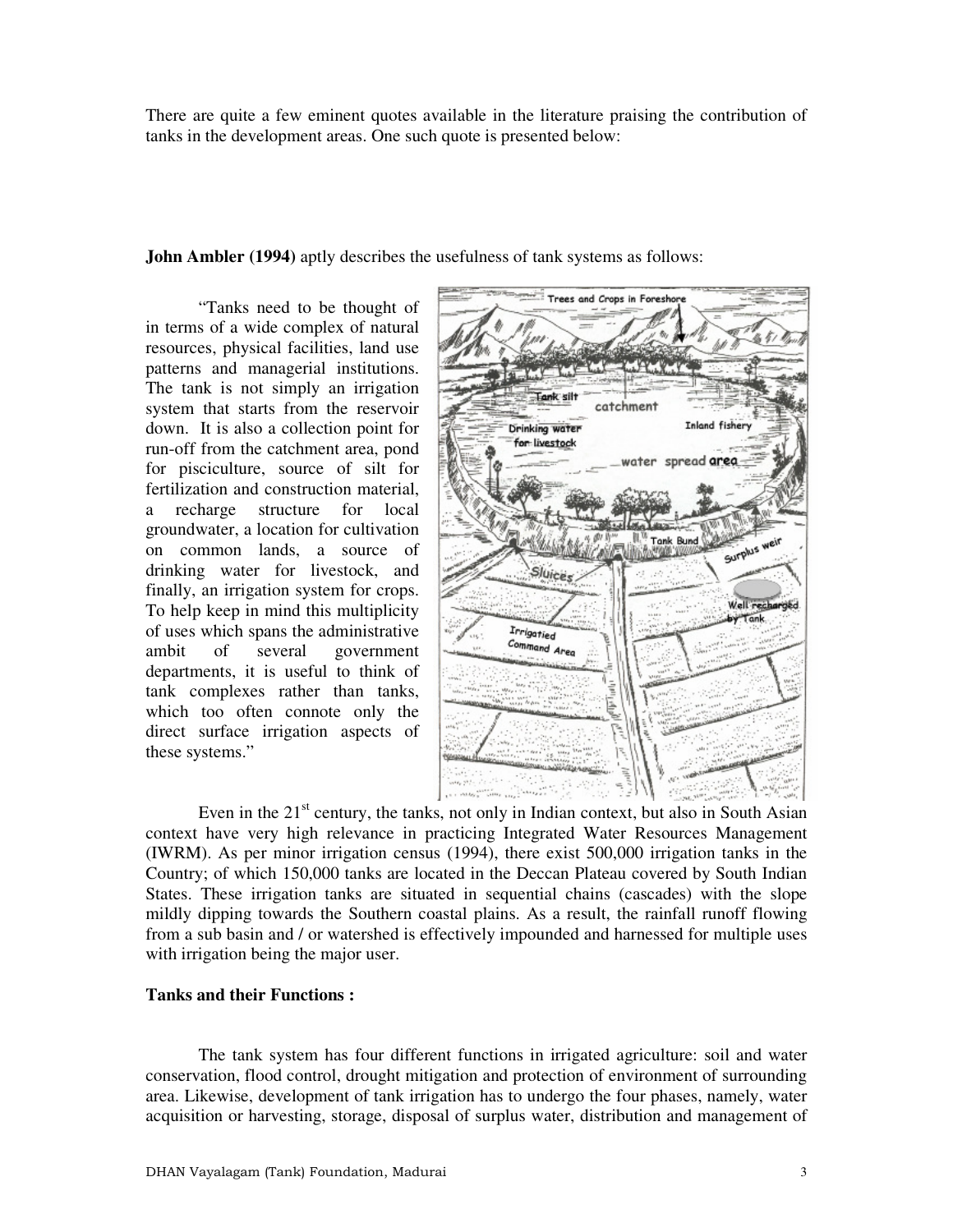water in the command area by an institution. The tank complex comprises the catchment area, the feeder channel, tank bund, water spread area, sluice outlets, command area, field distributaries (water courses) and surplus weir.

While the South and East Indian tanks are known for their antiquity and are created essentially as a source for providing supplementary irrigation during monsoon season, innumerable small water holding structures called ponds have been in existence in many North Indian states and some were constructed even after Independence for multiple uses including irrigated agriculture. Although many of these ponds are primarily meant for inland fresh water aquaculture, they have also been used for multiple purposes like irrigated agriculture, livestock and other domestic uses. Tank irrigation has thus a rich heritage on account of long historical antecedents in various regions of India. Over centuries, tanks and ponds constituted an important supplementary source of water to the distressed poor.

## **Tanks and Societal Needs:**

Tank is a centre of socio economic activities of a village catering to the multifarious needs of the village community. The tank is not simply an irrigation system appended to big reservoirs. It has multiple uses and serves diverse needs of people, animals and plants. Apart from the above, the tanks contribute to the recharge of ground water, microclimate and the environment to keep the surrounding area green and cool. This environment attracts the migratory birds from far and near.

The advantage of tank irrigation is its proximity to the command area, so that the water requirement of the crop can be assessed and supplied from the tank, which is the core issue of water management. Most of the small tanks serve one single village and its hamlets, enabling the de-centralized management to be effective.

## **IRRIGATION RIGHTS FROM TANKS:**

#### **Recorded** *Mamulnama* **in Vellore District, Tamil Nadu**

In the early years, irrigation rights in tanks were largely governed by custom and local practices. Yet they were not in a proper recorded form. It is quite interesting to observe the recorded irrigation rights of pattadars of 188 tanks of Vellore taluk in 1815 A.D. under the heading "Water *Mamulnamas*". These were printed by the British in the year 1907. The *Mamulnamas* have been written in Tamil and signed or attested with thumb impression by the "Karnam" (Accountant of Village land records) and important farmers of the village. (Source: An English version of the *Mamulnama* extracted from G.O.No.660 I; dated 8<sup>th</sup> February 1918 and cited by Sivasubramanian K., 1995). It is astonishing to note how meticulously the *Mamulnamas* have been written, recording the period in which the tanks got water supply, the quantity of water available in particular months, the area that could be irrigated, when the tanks got full supply and the distress period, the mode of irrigation, the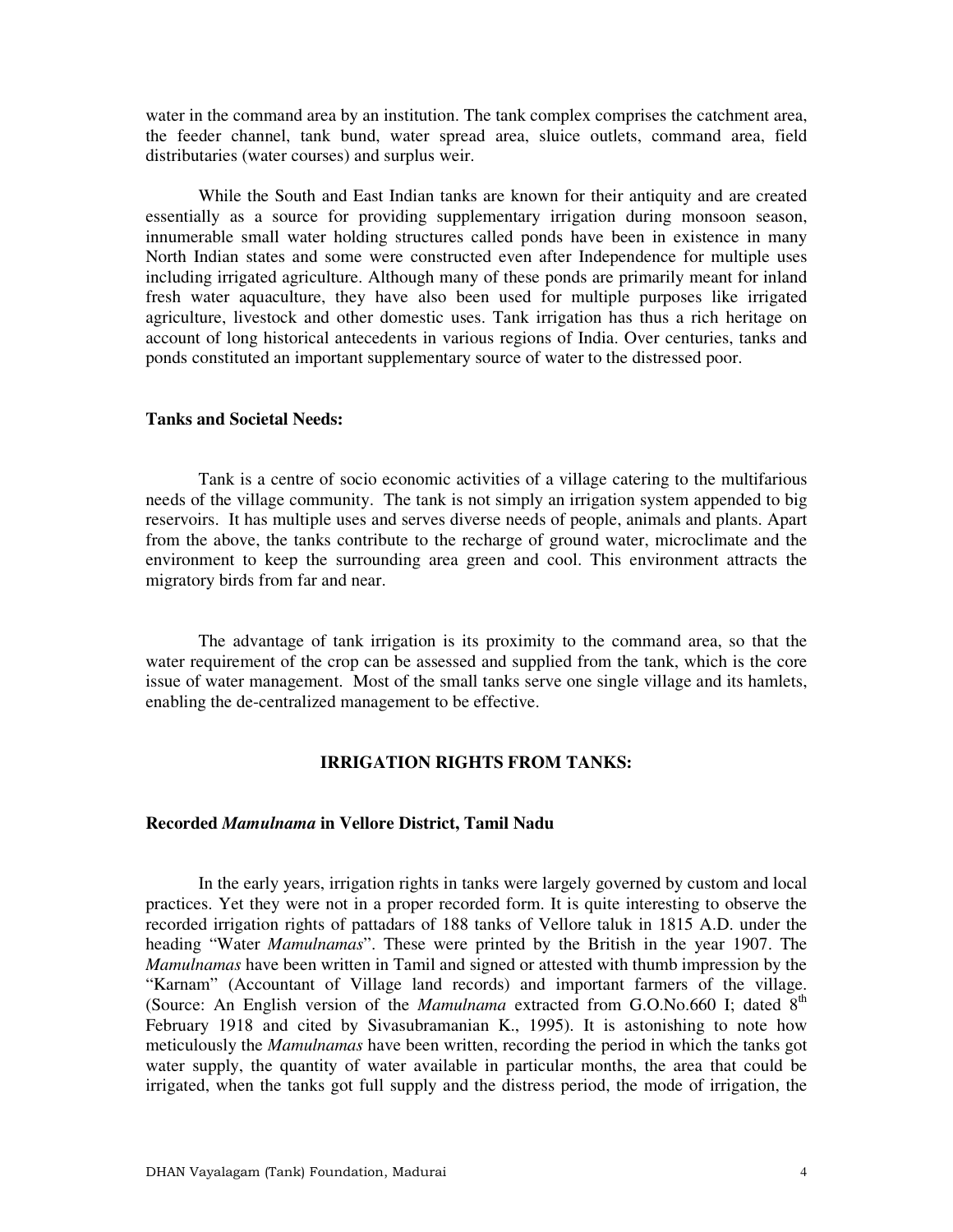permissible number of wells that could be sunk in the *ayacut*, (command area of tank) the crops that could be cultivated in the area etc.

Even though the irrigation rights and practices were not recorded in all the tanks, they were meticulously observed by the ryots and the community from time immemorial. However, some customary rights could be ascertained from the "A" register maintained by the revenue department and the old settlement records. These customary rights along with *Kudimaramath* systems (described below) were followed with high dedication and vigil by the ryots and villagers during the  $15<sup>th</sup>$  century A.D. and even under East India company rule for some time. But after the introduction of Ryotwari settlements by the middle of  $19<sup>th</sup>$ century, the effectiveness of the traditional system deteriorated progressively, with the result the tanks were not maintained properly in the country.

# **LOCAL MANAGEMENT OF TANKS IN PRE COLONIAL PERIOD:**

The feeder channels to the tank and water distribution channels from the sluice outlets were desilted and restructured by community effort, locally known as "*kudimaramath".* In a few tanks, the farmers had formed informal organisations on their own, with specific roles and responsibilities allocated to each member through consensus, so that water distribution could be equitable and the tank maintenance be effective. Before the advent of British rule, ownership of water bodies and land was with the community and village assemblies. The powers and functions the village assemblies possessed over irrigation, especially from the tanks include:

- Ownership of water resources
- Construction, repairs and maintenance of water bodies
- Transactions related to irrigated lands
- Management of water distribution
- Dispute settlement
- Relationship with government agencies on certain matters

*(Source: Annual report of Epigraphy 1934-35 and Pudukottai inscriptions)* 

The ancient donors did not stop their work after creating tanks. They also provided grants and tax remissions to those maintaining the tank to ensure their good repair. The striking feature is the care which they took to maintain all these structures for sustained irrigation. They had a very elaborate system of management including repairs, maintenance and improvements. The tanks, channels and sluices, especially those which were not wholly built of stones, bricks and mortar, required great care in order to maintain them in good condition. Frequent removal of silt was considered to be the most essential aspect of the maintenance of tank complexes. The breaches in tank bunds and supply channels due to excessive rainfall and floods had to be repaired promptly. But, the wanton damage done to irrigation works was certainly not known in those days. Many South Indian inscriptions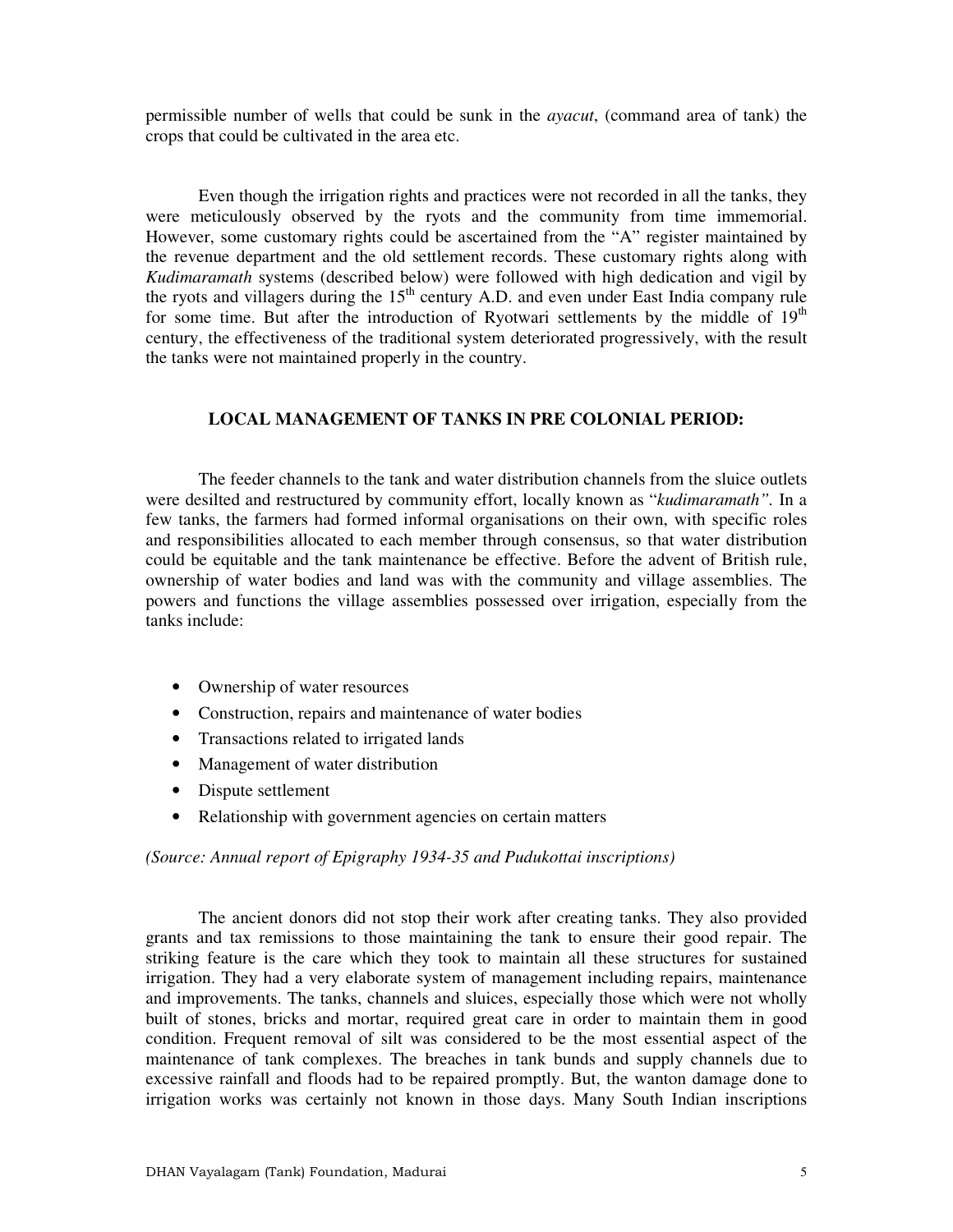contain description and references to the damages caused to irrigation works on account of heavy rains and floods, the action taken by *Urar* and *Sabas* for the upkeep of the tank complexes and also the endowment created for the maintenance and repair works by individuals. The village assemblies managed the water from the tanks systematically, ensuring equitable water distribution to all the needy villagers. They also maintained the physical structures of the tank in good condition.

#### **WATER SHARING AND MANAGEMENT OF TANK SYSTEMS**

Tank irrigation systems are simple but fragile structures. They have to be continuously maintained, promptly repaired and constantly monitored. Even more difficult is sharing the scarce water amongst its consumers, particularly the farmers. And yet, people across the country have devised a variety of property right mechanisms to share water and to maintain their tanks. To ensure equity in the distribution of tank water, villagers in some tank commands elect one among them or appoint a landless person as a water guide and/or water manager, locally known as *"Neerkatti"*. The *Neerkatti* ensures that each farmer receives tank water in proportion to the area of land he owns. Therefore conflicts over the use of water are rare. When the *Neerkatti* is elected from among the local farming households, the position of *Neerkatti* rotates among all households on a turn basis to ensure that no household monopolises this critical post. The broad functions carried out by the *Neerkatti* are:

- $\triangleright$  Watch and ward of tank assets and preventing wastage of water
- $\triangleright$  Water management functions (includes normal water supply and scarcity water management
- $\triangleright$  Mobilise village labour for periodical tank maintenance and at times of flood damage to tank structures

*Neerkatti* is paid remuneration as a share of the crop produced, with a fixed quantum of grains per land holder, and allocation of some common land for cultivation. His appointment and fixation of norms and functions are managed by informal village assemblies.

#### **The East India Company and British Rule**

When the British East India Company annexed Indian territories, the tank irrigation systems also became the company's property. But the British administration did little to rejuvenate the sustainable management of tanks. They spent little on tank rehabilitation and maintenance.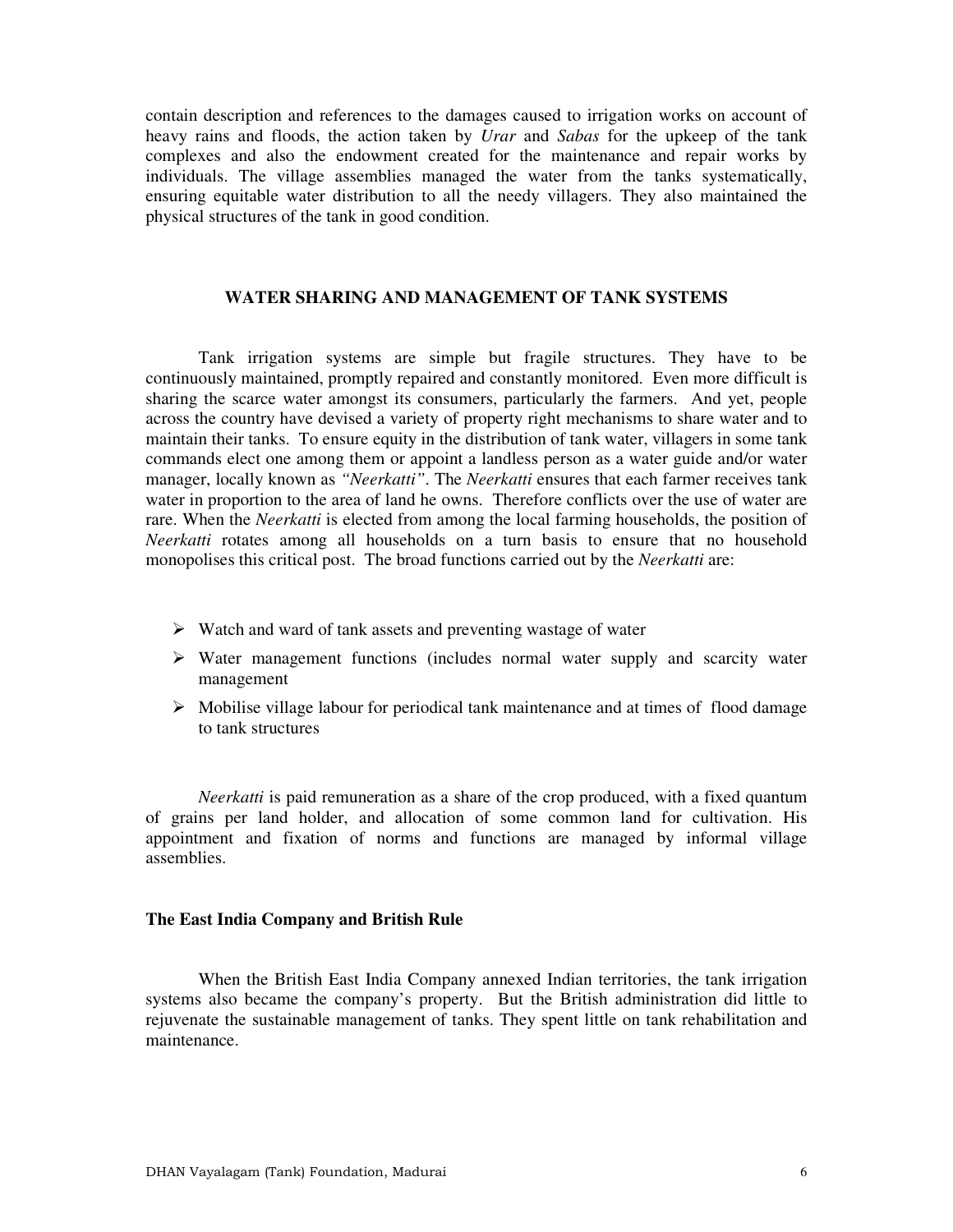Presently in India, the tanks which are in multiuse and multiple user system come under the 'ownership' purview of 'State government departments'. Their management functions also come under the different line departments with neither integral approach nor common purpose, which led to the decline of such irrigation marvels.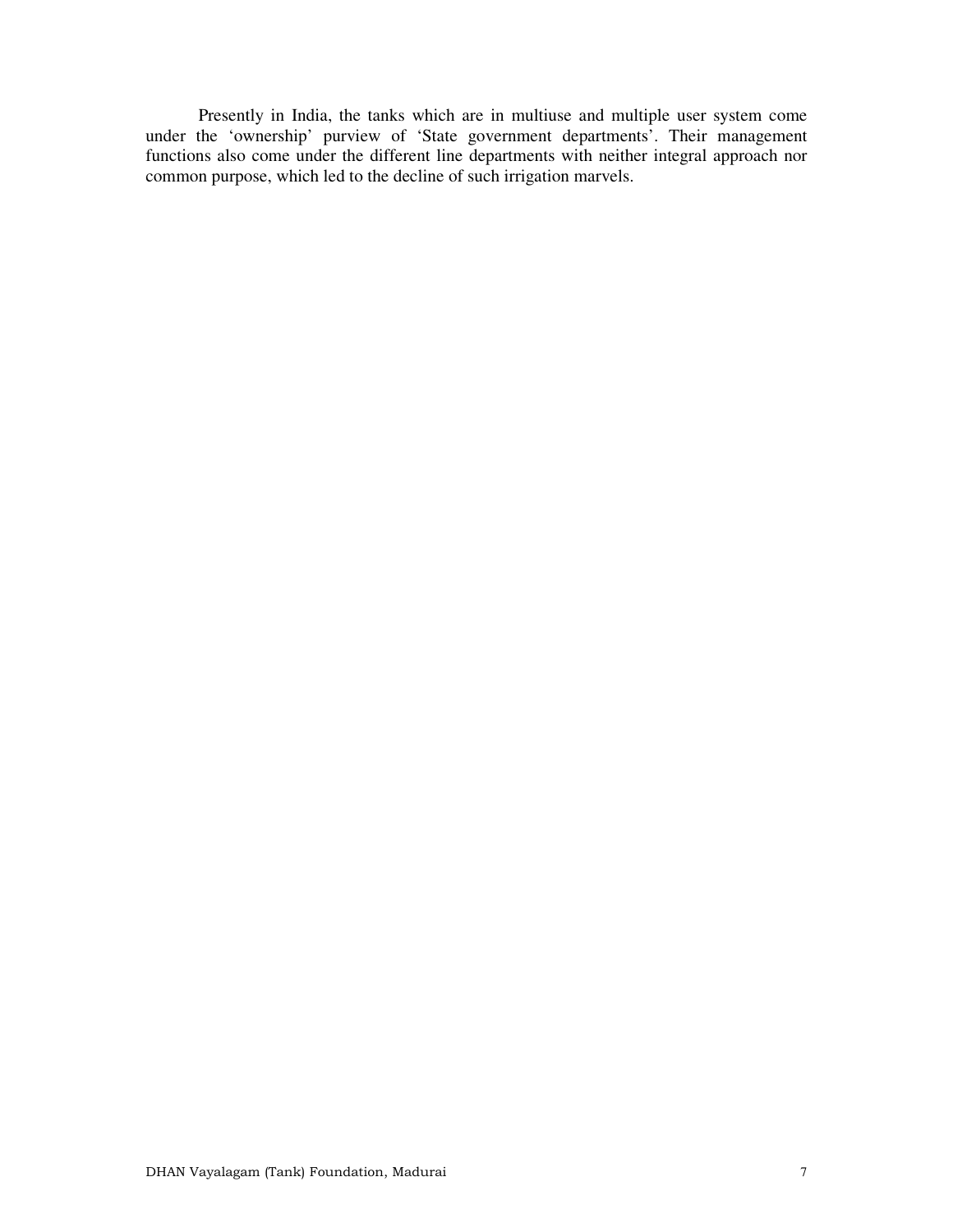#### **TANK PROGRAMME OF DHAN FOUNDATION**

Even though the tanks form the backbone for the survival of human beings and provide support for agriculture in several parts of peninsular India, it is appalling to note that there has not been much importance given by the formal disciplines and professions. DHAN Foundation has therefore chosen to intervene to restore these multipurpose tanks to their designed standard and performance efficiency, by mobilizing the users, organizing them into associations and undertaking the restoration work through them, thereby reviving the traditional local management.

The program has a number of components that are necessary to ensure that the interventions are sustainable in the long term. The measures that are proposed in rehabilitation of tanks comprise improvements not only to the physical works but also the software aspects like operation, maintenance and management of water resources. They comprise the following:

## **Prioritization of Tanks for Rehabilitation**

The tank irrigation systems taken up for rehabilitation are spread over the four states of Tamilnadu, Andhra Pradesh, Karnataka and Pondicherry. The tanks are selected based on the scope for working with the marginal communities in tankfed agriculture. The villages and tanks are identified in such a way that cascades of tanks are selected and all the tanks in each cascade are improved in a phased manner based on the following criteria:

- $\triangleright$  Willingness farmers to contribute a part of the project cost through labour and/ or cash; while the landless will contribute labour.
- $\triangleright$  Willingness of the community to execute the works themselves without involving contractors and maintain and manage the system thereafter.
- $\triangleright$  Participation of both women and men in planning and implementation of the program.

# **TANK INSTITUTIONS AND THEIR ROLES**

DHAN Foundation facilitated a three tier system of community participation.

## **(i) Tank Farmers Associations (TFAs)**

- $\triangleright$  Enrolling the farmers having land and the other interested groups in the village under the command area, as members.
- Planning and implementing development works like tank rehabilitation, community well construction and on-farm development.
- $\triangleright$  Undertaking activities such as pisciculture, tree planting and brick making as a measure of generating revenue for the tank associations.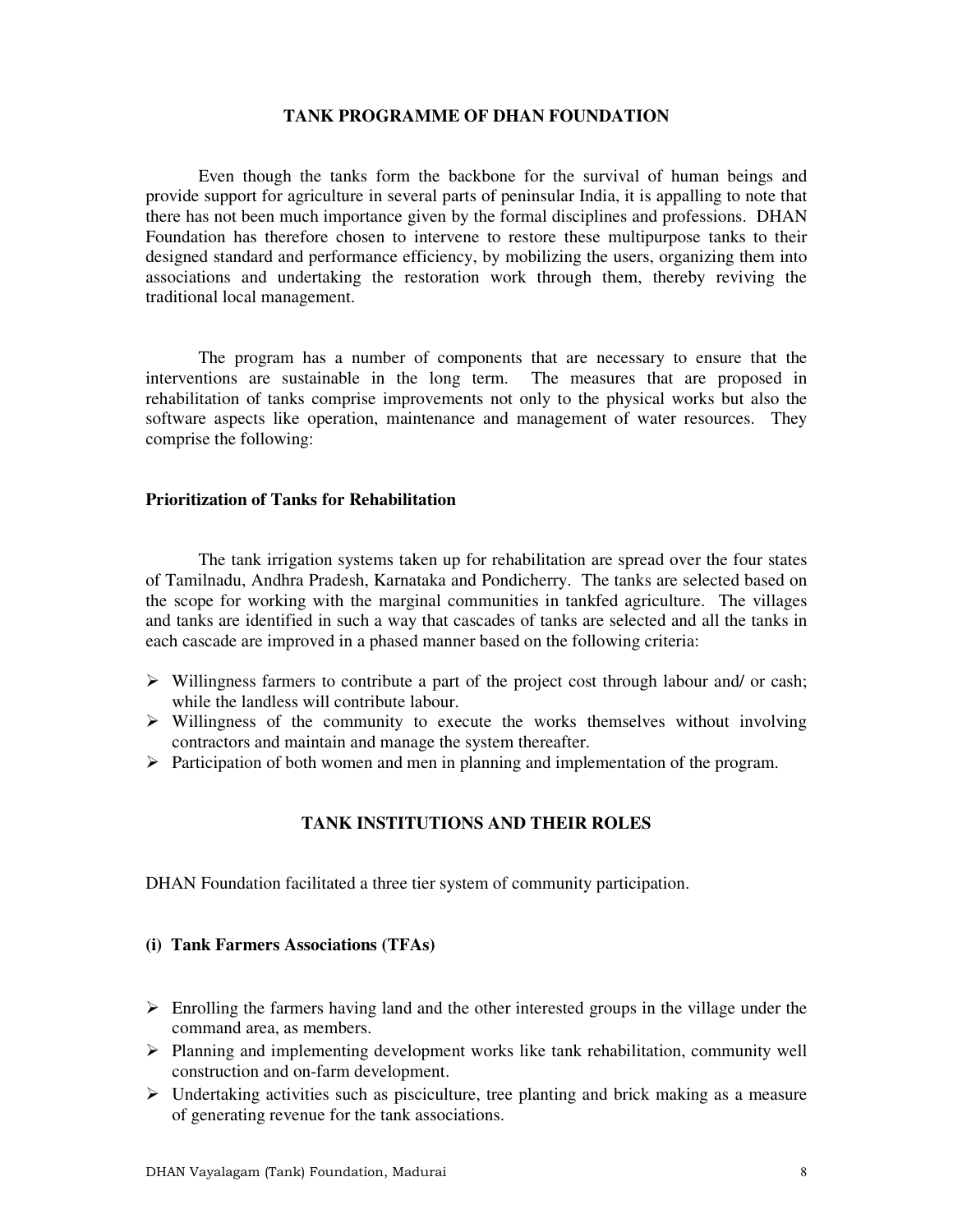- $\triangleright$  Maintenance of tank systems and their management including water distribution.
- $\triangleright$  Building up a corpus or endowment for the tanks for maintaining and managing the tanks through the revenue.

# **(ii) Tank Cascade Associations (TCAs)**

- $\triangleright$  Formed with the Tank Farmers Associations as members across the cascade.
- $\triangleright$  Undertaking the development works such as cleaning and excavation of feeder channels and repairs to diversion weirs/ regulators on feeder channels.
- Resolving conflicts among the Tank Farmers' Associations in water sharing and maintenance.
- $\triangleright$  Mobilising funds across villages for the betterment of the tank irrigation systems.
- $\triangleright$  Providing improved services on agriculture and water management.

## **(iii) Tank Farmers Federations (TFFs)**

- $\triangleright$  Formed with the Tank Farmers Associations as members.
- $\triangleright$  Organising the tank farmers federation in the administrative district or block level.
- $\triangleright$  Mobilising funds for the rehabilitation of tanks from various sources including the District, State and Central government administrations.
- Organising training programs on tank related aspects for the TFAs, TCAs.
- $\triangleright$  Monitoring the operation  $\&$  maintenance of rehabilitated tank systems and the performance of TFAs and TCAs.

DHAN perceives that these arrangements empoweer the organisations to conserve and maintain tank irrigation systems during the years to come in a sustained manner.

#### **TANK REHABILITATION**

Tank rehabilitation includes not only restoring the physical structures to their originally designed standard, but more importantly, facilitating the proper maintenance, efficient water management and improved cropping practices in a sustained manner.

#### **Prioritisation of Works**

The people's felt needs and priorities are given importance in formulating detailed work plans and cost estimates, as the planning itself is done with people's involvement. The works included in the tank rehabilitation follow an order of priority, which the users perceive as most important.

- i. Acquisition of water
- ii. System restoration
- iii. Improvements to water use efficiency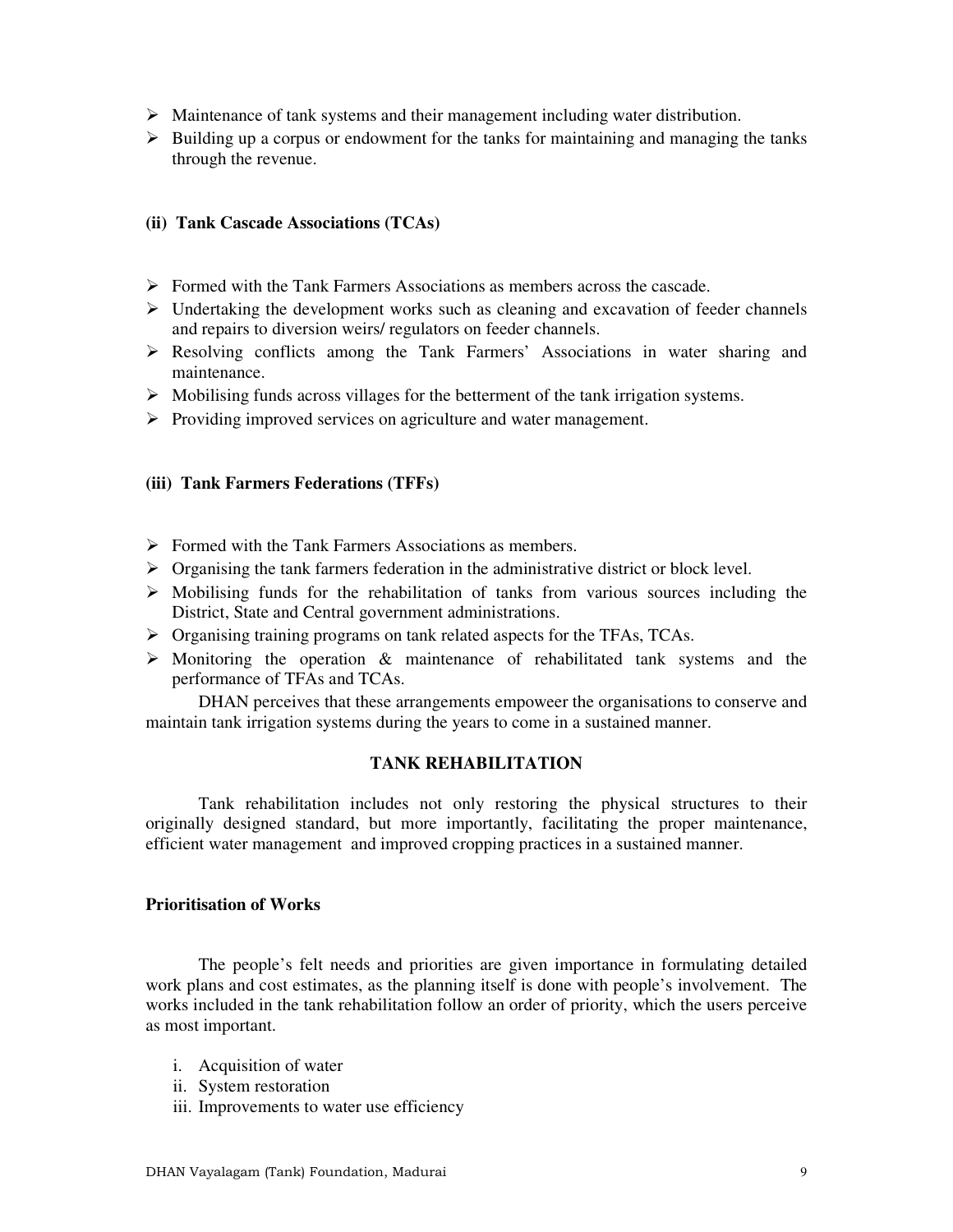- iv. Tankfed agriculture development
- v. Micro finance activities (MFAs)
- vi. Endowment for TFAs

#### **EXPERIENCE OF DHAN FOUNDATION**

DHAN Foundation's tank program came into being from the analysis of rural situation in the chronically drought prone areas of Tamil Nadu. The tanks need to be saved from extinction. DHAN's efforts in working with the small and marginal landholders for the restoration of tank irrigation and regeneration of farmers' management have met with success. Water as the basic input for farming in dry tracts has brought tremendous benefits in the life of farming communities. The farmers are organised around the tanks with DHAN's efforts to conserve the tanks and improve their performance. The first phase of the project (1992-'95) was initiated with the objective of rehabilitating a few tanks. By this effort, their storage capacity could be increased and water supply to the crops could be made reliable. The experience gained from this phase provided the realization that the program should be multifaceted and that there was need to work with various other actors concerned with tank systems. So the project involved constant interaction with the local and state government agencies for funding, approving project proposals and changing their perspectives and policies for a better tank administration in the second phase (1996-99). Through the years, DHAN Foundation has undertaken more than 650 units of development works such as tank rehabilitation, community well construction, drinking water development works and watershed development works covering nearly 78,350 farmers and benefiting their small holdings in the dry areas of South India, through more than 1050 Tank Farmers' Associations (Vayalagams) and 11 Federal Associations.

DHANs' program is presently focussed towards the effective rehabilitation of tanks through management by the farmers and by building their stake. Also, in the last ten years, the project could take up many issues related to tank rehabilitation and agricultural development with people's participation, investment, and management transfer and ownership rights to many forums. The program has in recent times gained importance nationally and internationally for its sustained and innovative work towards this poverty alleviating natural resources management.

#### **Vayalagam Movement**

Vayalagam movement is conceived as an offshoot of advocacy efforts of tank farmers and their associations at various levels. The activities are mainly aimed at mobilising the participation of tank farmers from different states in the country. By getting together, they feel that they could be strengthened and better able to speak out on issues pertaining to the conservation of small scale water bodies like tanks, farm ponds and drinking water ponds.

Approximately 40,000 tank farmers spread over Tamil Nadu, Andhra Pradesh, Karnataka had gathered at Madurai, on September 28, 2005. Their demand for selfdetermination, empowerment, self governance and their desire to preserve and improve their